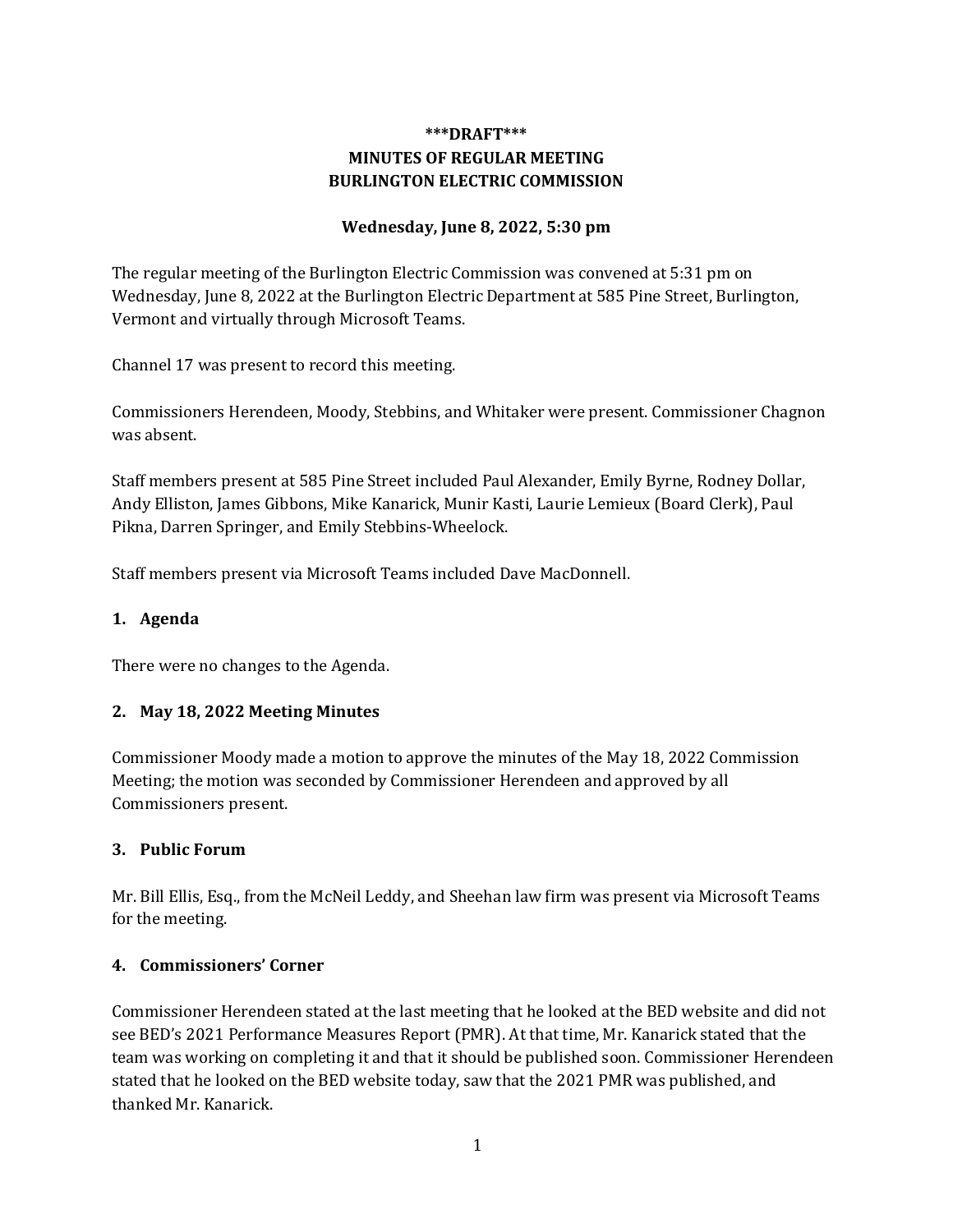### **5. GM Update**

Mr. Springer stated that the BED Rate Change was approved unanimously by the Board of Finance and City Council on Monday and will be filed with the PUC in mid-June, so that surcharges would start appearing on customer bills in August.

BED also had unanimous approval for two District Energy System items, including a resolution supporting the creation of a  $501(c)(3)$  run by Evergreen Energy to manage further district energy development work, and ultimately to finance, permit, and construct the system if the decision is made to move forward as of the end of 2022. We also brought formal acceptance of the \$5.16 million in federal funds secured by Senator Leahy to the Council. Work proceeds on a letter agreement with all the partners to guide additional project development work to be completed in 2022, and to keep us on schedule for construction in 2023 and operation in 2024 if the financial terms are acceptable. Updated financial terms will be provided by the end of 2022, including for interest rates on the debt financing, updated construction pricing, and updated fuel costs for steam.

Mr. Springer stated that BED is working on policy development and working with different stakeholders on having additional building policies under the Charter Change that was recently passed. The department had a good meeting with UVM, and we are scheduling a meeting with UVMMC. We are working with the Building Electrification Institute, which is looking at policies that are in place in areas such as Denver and New York that have a similar cold climate. We are looking at the large existing commercial buildings because that is where developing policy will be the most challenging. It is much easier to set policy for new construction, therefore, if we are going to set policies for existing buildings, we want to be thoughtful about how that will work for the building owners and how they will manage what is expected of them. Our first report back will be an initial report on July 18 with a final report in the future.

Mr. Springer stated that BED plans to update two currently vacant positions in Sustainability and Energy Services to add Net Zero Energy capacity, while also creating a new business project management position in IT.

BED is working to create our first-ever Net Zero Energy festival at 585 Pine Street, on Saturday, September 17 from 9am-1pm, with a rain date of September 24. Our team is in the planning stages and planning to include live music, kids art and activities, technology demonstrations such as EV test drives and E-bike test rides, EV auto dealer and heat pump installer booths/tables, bike tuneups, a visit from the Lake Monsters' CHAMP, zero fossil fuel food and drink carts, and many other activities.

# **6. FY22 April Financials**

Ms. Byrne presented the budget-vs-actual results for the month of April FY22. The Department had a net income of \$(1,671K) in March compared to a budgeted net income of (\$1,108K). On the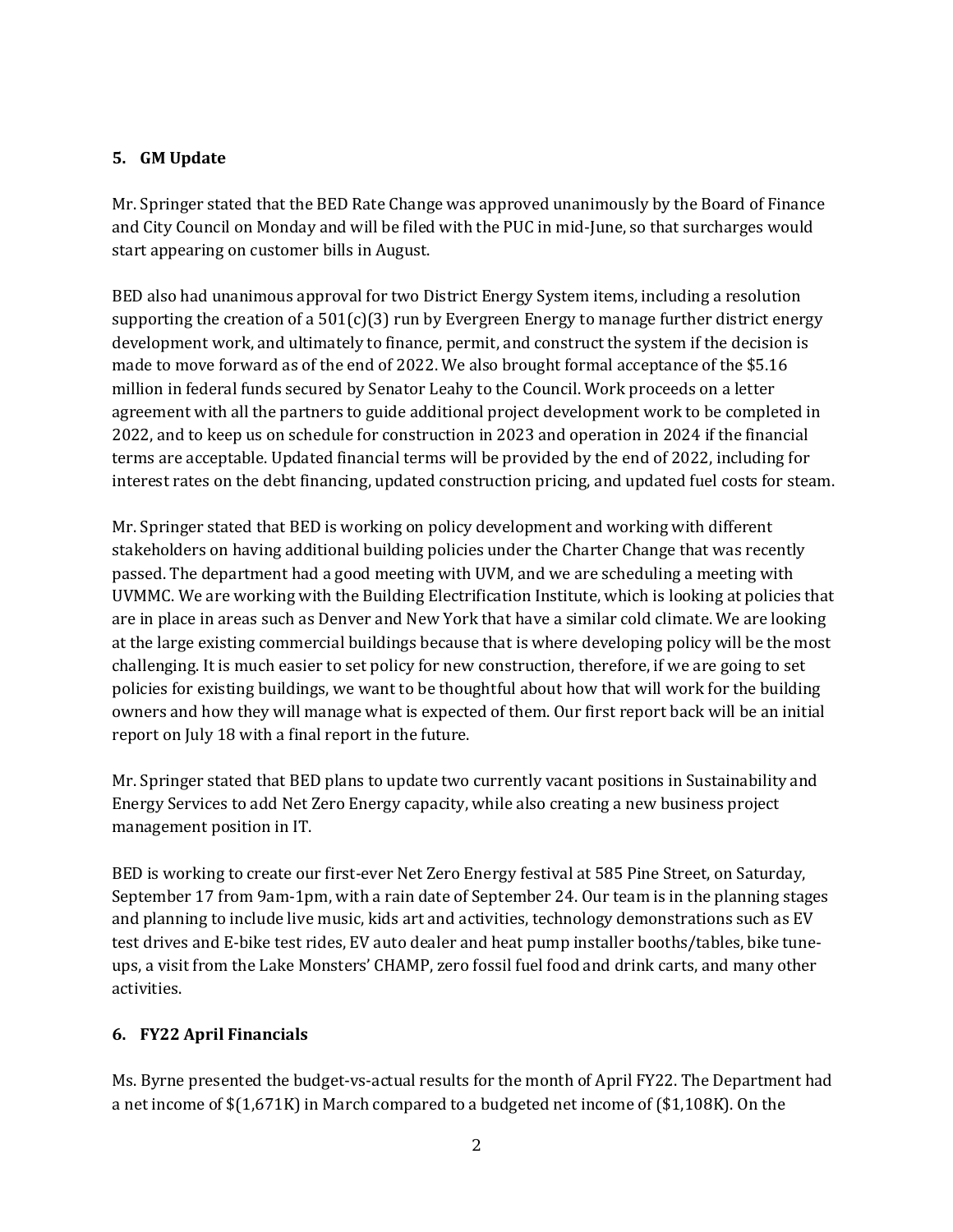revenue side, actual sales to customers were unfavorable compared to budget by \$194K. Residential sales were up \$69K, and commercial sales were down \$263K. Other revenues were up \$18K, partially due to higher than budgeted EEU receipts. There were no REC receipts in April.

Power supply expenses were \$177K over budget. Transmission fees were under budget for the month. The Policy and Planning team continues to research the budget variance. Operating expenses were over \$110K compared to budget. This was primarily due to \$342K of 2022 revenue bond issuance costs incurred in April that were not included in the budget. This expense was offset by lower than budgeted operating expenses, including labor, materials, and outside services. Other income was under budget due to lower than anticipated customer contributions. Interest expense was under budget by \$12K.

For FY22 year-to-date, actual net income is \$898K better than budget. Sales to Customers is \$58K under budget. Other revenues are down due to lower than anticipated EEU receipts and customer billings. Power supply revenues are down by \$48K or less 1% for the year. On the expense side, power supply is under budget by \$1,689K, driven by purchase power, transmission, and fuel costs all coming in under budget. Operating expenses are running below budget by \$1.168M.

As of April, the Department has spent 49% of the FY22 capital budget. Capital spending will see an increase in May due to the receipt and payment of invoices associated with the McNeil overhaul. At the end of April, the Department has an operating cash balance of \$11.26M with 139 days cash on hand. The debt service coverage ratio is 4.59 and the adjusted debt service coverage ratio is 1.21.

#### **7. 2022-23 Draft Strategic Direction**

Mr. Springer reviewed the changes made to the draft Strategic Direction and stated that the focus of the edits was on updating the different initiatives.

Following are the changes that are proposed:

#### Section "Engage Customers and Community"

Add initiative *"Provide website tools so that customers can evaluate both cost and carbon saving from heat pump technology installations."*

#### Section "Manage Budget and Risks Responsibility"

Add *"Mitigate cybersecurity risk through awareness, assessment, policy, and practices."*

Mr. Springer stated that this Strategic Direction is a little more specific than what we have had in the past and stated that a lot of the initiatives are ongoing with work that is current and continuing.

Commissioner Whitaker stated that this document seems like a lot of information and is complicated. Mr. Springer stated that, in the past years, the department had more of a work plan in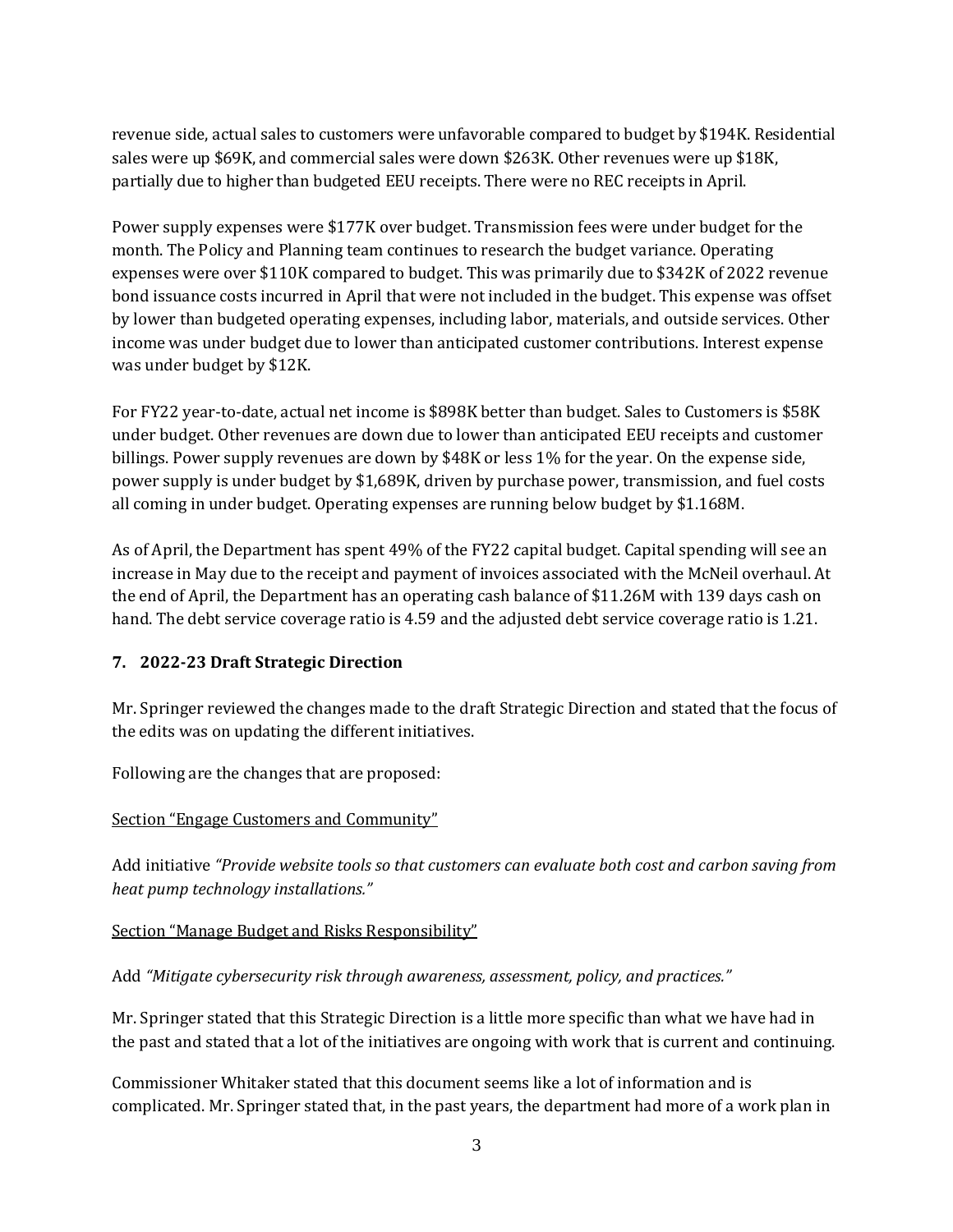the initiatives, and has moved away from that approach to set initiatives that are more durable and reflect the kind of ongoing work that the department is doing. One of the goals is that everyone in the company can see a piece of their work reflected in this document.

Commissioner Stebbins stated that it is helpful to look at the dashboard in tandem with this document because it helps to see the actual progress and helps connect the dots and suggested that an asterisk be placed on the document with a link to the dashboard.

Mr. Springer made note of the feedback from the Commission and stated that these edits will be brought back to the BED team.

Mr. Springer stated that the Commission has provided great feedback, thanked the Commission for their patience, and said that he looks forward to presenting a final Strategic Direction at the July meeting.

### **8. Addition of Emily Byrne to the Signatory List for BED Accounts**

Mr. Springer stated that he and Ms. Stebbins-Wheelock are presently signatories on the BED accounts, and Mr. Springer, Ms. Stebbins-Wheelock, and Mr. Kasti are signatories on the McNeil accounts. Mr. Springer stated that in the past we have asked the Commission to approve the addition of actual employees instead of positions. We are now asking the Commission to approve whichever employees are serving in the positions of General Manager, Manager of Strategy and Innovation, COO and Manager of Utility Services and Engineering, and Director Finance. This approach will alleviate coming back to the Commissioner if there is a staffing change in the future.

Commissioner Whitaker made a motion that the Burlington Electric Commission authorize signers of treasury, banking, and other asset management accounts for the Burlington Electric Department shall be the employees in the following positions:

For Department Accounts: General Manager, Manager of Strategy and Innovation, and Director of Finance.

For McNeil Generating Station Accounts: General Manager, Manager of Strategy and Innovation, COO and Manager of Utility Services and Engineering, and Director of Finance.

This motion was seconded by Commissioner Stebbins and approved by all Commissioners present.

# **9. Street Lighting Primer**

Commissioner Stebbins stated that the next item is the Street Lighting Primer with the potential for an Executive Session. The next item regarding the Moran MOU is also in Executive Session and the Commission should make the motion to enter Executive Session for both items instead of separately. It was agreed that, after the Street Lighting presentation, the Commission and staff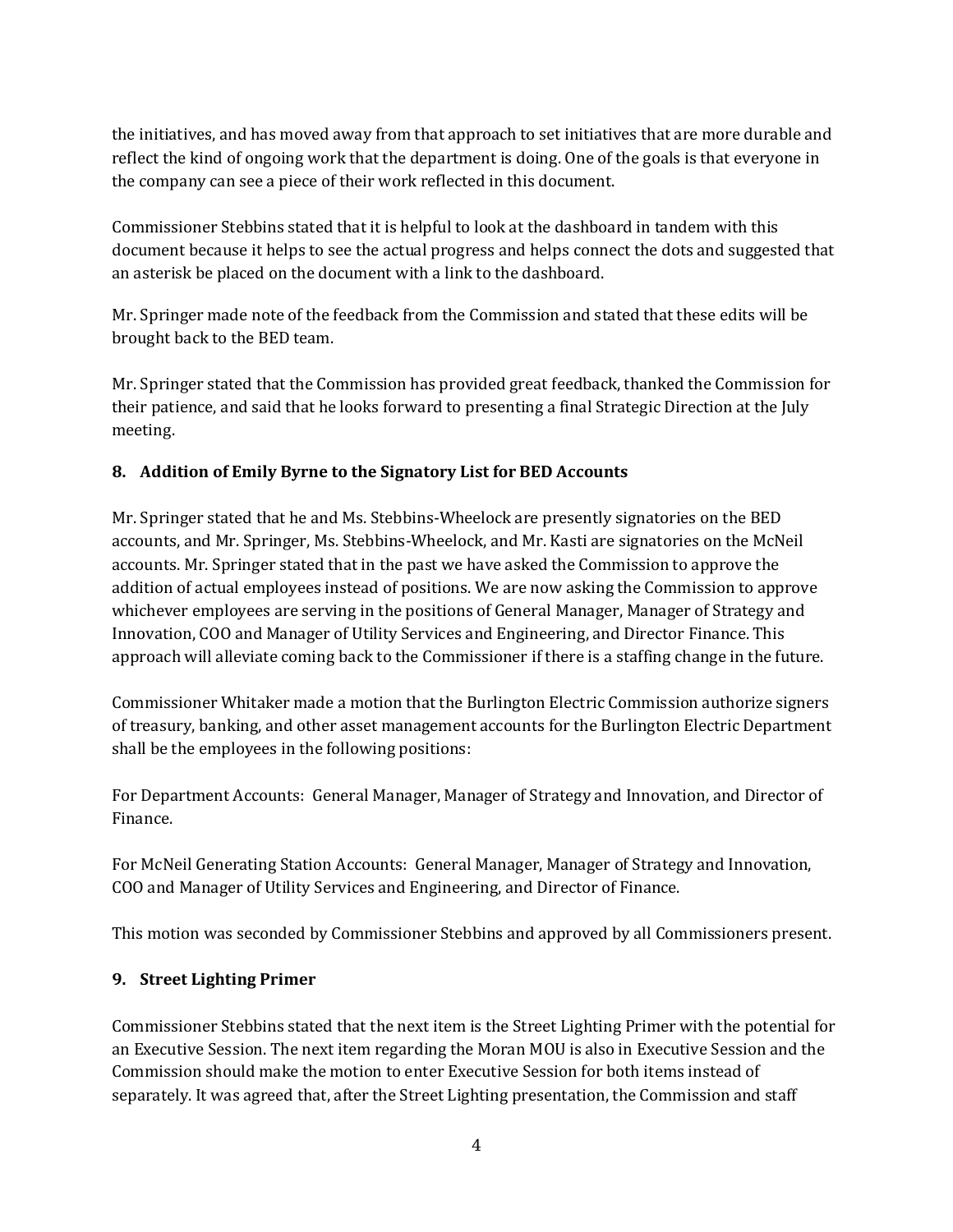would enter Executive Session.

Commissioner Stebbins stated that there were street lights that have been replaced or updated, and that the Commission has heard from a number of residents asking if the streetlighting work is necessary and from where do the lighting standards come. The BED team spent time in the field talking to customers to identify areas where either the lighting could be angled differently or addressed but ultimately staying with the IES Standards.

The Commission wanted to review the street lighting in more detail and update the new Commissioners.

Andy Elliston, Director of Engineering and Technical Services, presented a PowerPoint presentation and explained that BED has the responsibility of lighting the accepted streets of the City of Burlington and that BED follows the Street Lighting Policy adopted by the Commission. Mr. Elliston explained that street lighting in Burlington is designed to conform to the Illuminating Engineering Society (IES) recommendations for lighting levels and fixtures are modeled using a road template, and light levels on the street and sidewalk are evaluated. The department's goals are energy efficiency and providing adequate lighting on the street and sidewalk while minimizing spill beyond the sidewalks.

Mr. Elliston provided a quick overview of lighting level definitions and street classifications and stated that street classifications are based on expected traffic volume, with higher levels of traffic requiring higher levels of lighting. Sidewalk levels also follow a classification of high, medium, and low. In Burlington we would use Low Conflict-Medium Density for the majority of the residential areas.

Mr. Elliston provided a graph showing the lighting design criteria for streets, a sidewalk graph showing recommended values for medium pedestrian conflict areas, and a graph showing illumination for intersections.

Mr. Elliston explained how street lighting designs are completed and the process and steps taken to ensure that the levels meet the standards, and stated that the department strives to choose the lowest output level fixtures that allow BED to meet all minimum criteria.

New solutions were made possible in the 2020 revision to the Street Lighting Policy. These changes included shorter arms and shorter poles.

Due to recent feedback from customers and at the request of the Commission, BED is investigating the feasibility of reducing lighting levels in certain areas of the City, primarily the residential areas.

In January, the Department reached out to IES for clarification on two items, Section 11.6.3 "When Residential Street Lighting may not be needed" and Section 11.6.3.1 "Streets with travel speed below 30 mph" which states that streetlights may not be necessary for driver vision, but also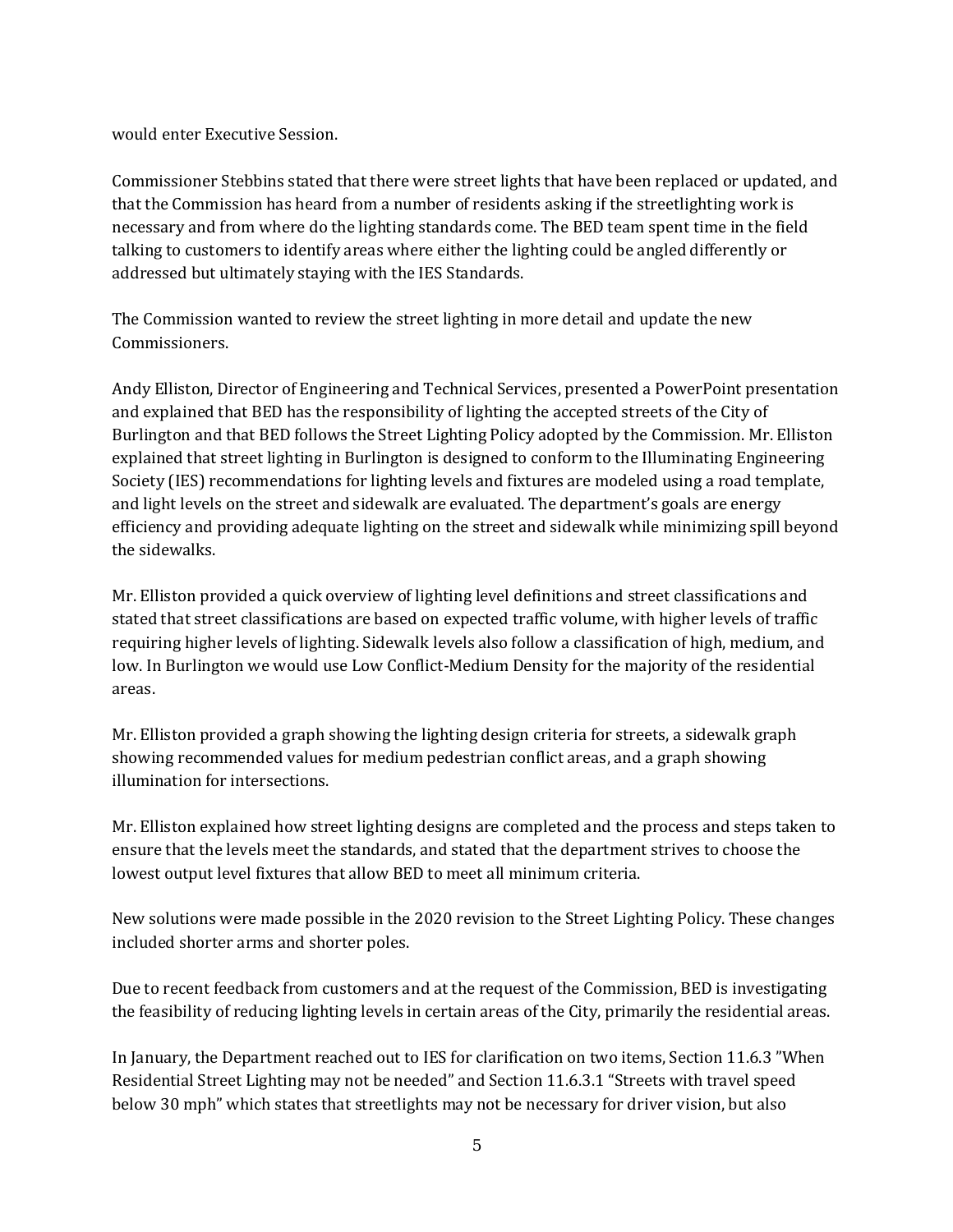specifically states that it doesn't address lighting for pedestrian needs. We also asked if there was a venue where we can ask questions. To date, we have not gotten a response from the IES. We did, however, purchase the new version of the RP-8 Handbook, and currently are evaluating it to see what, if anything, has changed.

Commissioner Stebbins stated that, while the Commission does not receive a lot of public comment on items, one of the few times has been on street lighting issues. Commissioner Stebbins believes it would be helpful for the public to know that there has been some legal precedent and legal guidance around this issue. Commissioner Stebbins asked Paul Alexander, Manager of Safety and Risk Management, to talk about the guidance the department has received.

Mr. Alexander stated that, in the legal, insurance, and risk management world, no one is more risk averse than this group. When the topic of lowering lighting levels comes up, as long as we are meeting the standards/guidelines that IES puts out, we are generally good. When we receive a claim or there is an accident, that is when the lighting issue is going to be scrutinized, and we would not want to be below those IES standards.

Commissioner Stebbins asked if the Commission would like to look into this issue further. We do have a couple of the Commissioners who feel strongly that we stay with the IES Standards, or we could discuss more about this when all the Commissioners are present for the meeting.

The Commission decided to give Mr. Elliston and his team some time to review the new version of the RP-8 Handbook, and Commissioner Herendeen has volunteered to research any changes made in other communities/cities. This subject will be addressed again at the September Commission Meeting.

#### **10. Moran Frame Update**

Mr. Springer stated that Mr. Bill Ellis, BED's longstanding regulatory attorney, is in attendance and will join the Commission in Executive Session. Mr. Springer stated that this agenda item related to BED and its potential liability with the Moran site and the construction of the Moran Frame Project and that he would like to discuss this topic in Executive Session.

At this time the Commission will enter into Executive Session to discuss Street Lighting and BED's Memorandum of Understanding regarding the Moran Plant.

Commissioner Moody made a motion that premature general public knowledge of BED's history, background, and legal cases relating to street lighting and premature general public knowledge of BED's Memorandum and Understanding regarding the Moran Plant would clearly place the Burlington Electric Department at a substantial disadvantage per Title 1, Section 313 (a)(1) of the Vermont Statutes; the motion was seconded by Commissioner Whitaker and approved by all Commissioners present.